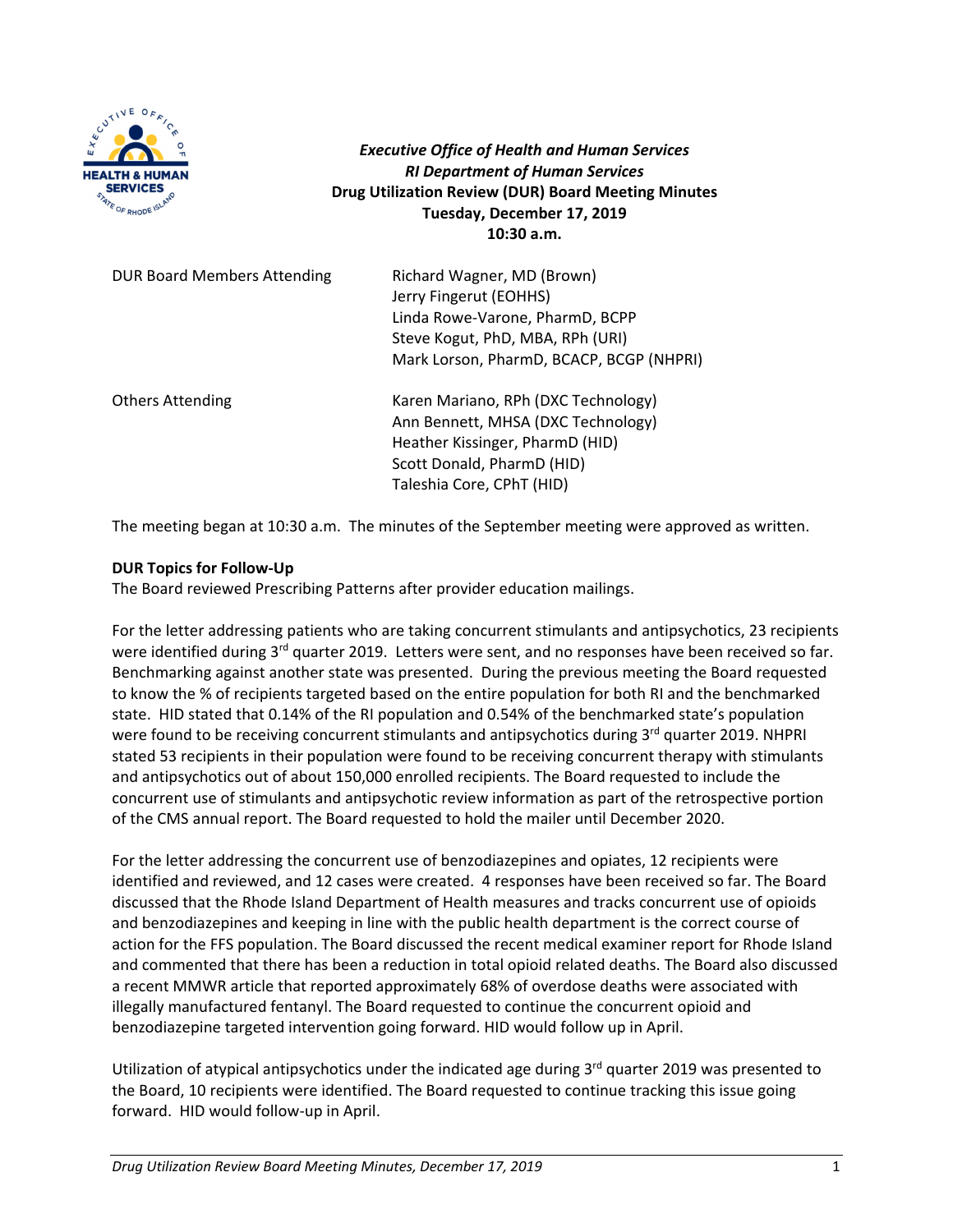For the letter addressing atypical antipsychotic use and the risk of metabolic syndrome in recipients who have a diagnosis of diabetes (or medication inferring diagnosis), 38 recipients were identified and targeted, and their prescribers received intervention letters. 4 responses have been received so far. During the previous meeting the Board requested to hold the intervention and report on any trends with specific prescribers. HID stated there were no trends to report other than one prescriber involved in 5 of the 38 cases created was prescribing both the antipsychotic and diabetic medication and has a primary taxonomy of internal medicine. The Board requested that HID send DXC the prescriber information after the meeting. HID presented requested information regarding a change to the alert message sent to prescribers for this intervention and noted that procedure codes were not used as part of RetroDUR. The Board voted to leave the alert message as is and hold off on monthly interventions.

For the intervention addressing recipients receiving > 100 MME (Morphine Milligram Equivalent) daily which was modified to target recipients receiving > 90 MME after the September meeting, 10 recipients were identified, and 10 cases were created. 1 response has been received so far. NHPRI commented that while they perform prospective reviews for maximum MME, they are not performing retrospective reviews for their population yet, but they do have a safety monitoring program for patients at high risk as well as accumulation edits. The Board requested to repeat the mailer. HID would follow‐up in April.

For the intervention addressing recipients receiving  $\geq$  365 days' supply of a proton pump inhibitor (PPI), 22 recipients were identified, and 22 cases were created. No responses have been received so far. The Board requested to hold this intervention but to report on responses received and denominators during the next meeting. HID would follow‐up in April.

For the intervention addressing recipients receiving methadone maintenance with concurrent opioid prescriptions, 5 recipients were identified during 2<sup>nd</sup> quarter 2019 and letters were mailed to the methadone clinics after the September meeting. 4 recipients were identified during  $3<sup>rd</sup>$  quarter 2019, 2 of which were also from  $2^{nd}$  quarter. The Board requested to repeat the mailer for the 4 recipients identified during  $3<sup>rd</sup>$  quarter, report the number of recipients during the next meeting for  $4<sup>th</sup>$  quarter (without mailing), and graph, over time, the number of recipients who are identified on a quarterly basis. The Board also requested to query recipients on opioid induced constipation (OIC) medications and report on the number of recipients with or without concurrent opioids. HID would follow‐up in April.

Outside of the requested specialty mailing requests, HID presented information regarding 6 additional follow‐up items; naloxone utilization, biologic agent utilization, tramadol utilization, androgenic utilization, stimulant utilization, and atypical antipsychotic utilization in recipients < 21 years of age.

For the follow-up item addressing naloxone utilization, HID reported that 50 prescriptions were filled during 3<sup>rd</sup> quarter 2019. The Board requested to continue utilization review. HID would follow up in April.

For the follow‐up item addressing biologic agent utilization, HID presented 6 different classes of biologics, FDA approved indications, and utilization. The Board requested to continue utilization review. HID would follow up in April.

For the follow‐up item addressing tramadol utilization, HID reported that 30 unique recipients received 60 total prescriptions for tramadol products during  $3<sup>rd</sup>$  quarter 2019. The Board discussed strengthening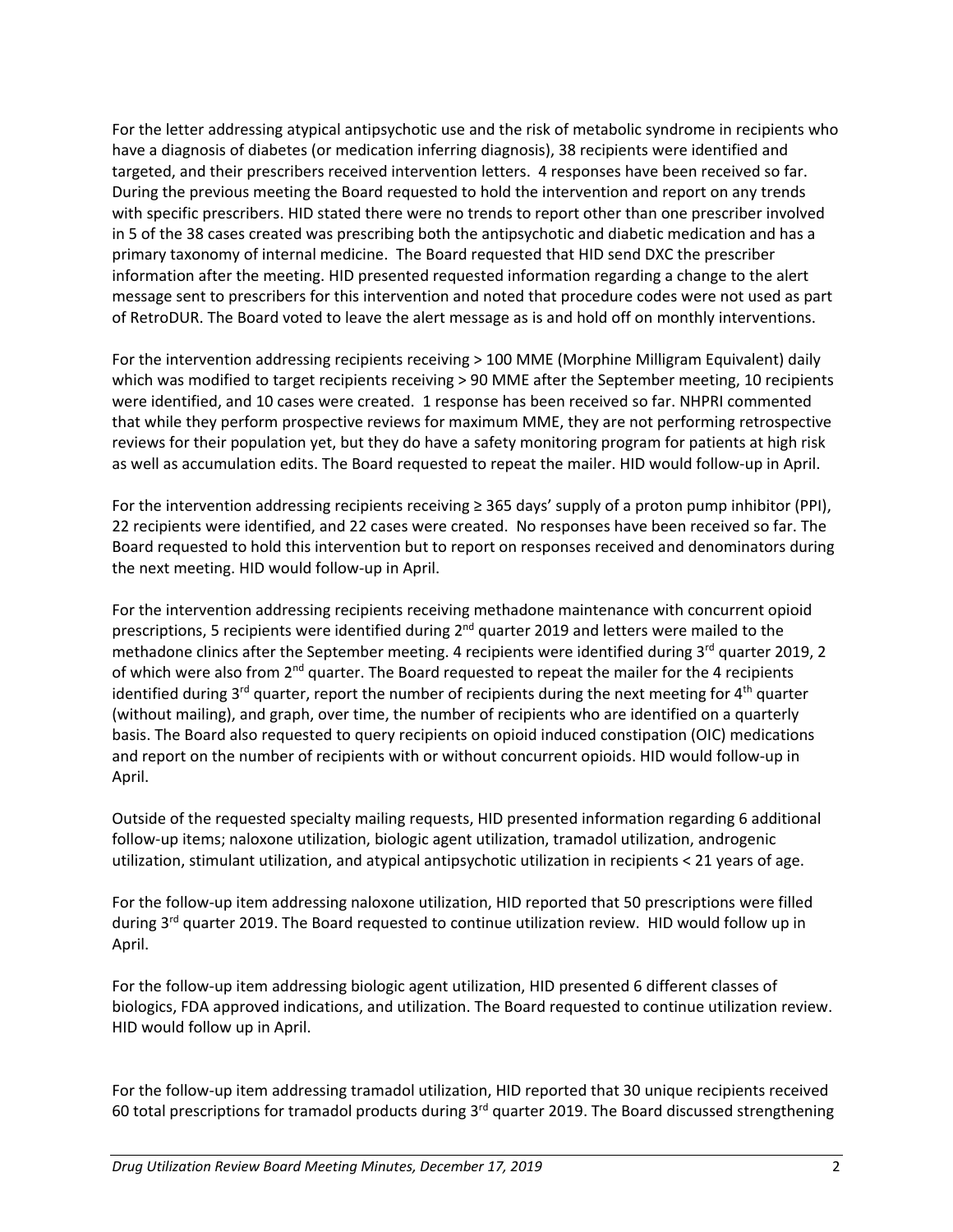limitations around tramadol utilization and requested to know what other states have in place regarding tramadol prior authorizations. HID would follow‐up in April.

For the follow-up item addressing androgenic medication utilization, HID reported that 30 unique recipients received 46 total prescriptions for testosterone products during 3<sup>rd</sup> quarter 2019. NHPRI commented that utilization for androgenic medications is not tracked by them. The Board determined that this was not an issue.

For the follow-up item addressing stimulant medication utilization, HID reported that 323 unique recipients received 417 total prescriptions for stimulants during 3<sup>rd</sup> quarter 2019. Quantities per fill were reviewed and the Board requested to implement max dosing criteria for all stimulants. HID would meet with DXC to review and implement requested criteria and follow-up in April.

For the follow-up item addressing atypical antipsychotic utilization in recipients < 21 years of age (yoa), HID reported that 190 unique recipients < 21 yoa received atypicals during  $3<sup>rd</sup>$  quarter 2019. 45 unique recipients < 21 yoa received more than 1 atypical, 65 unique recipients < 21 yoa received concurrent therapy with a stimulant and 28 received concurrent therapy with a sedative hypnotic. The Board requested to report back on the same parameters but reviewing utilization in recipients < 18 years of age. HID would follow‐up in April.

# **ADURS (American Drug Utilization Review Society) Topics**

The Board reviewed slides that presented recent ADURS topics. Topics reviewed included: Makena, high cost drugs, benzodiazepine refill edits, and opioid claims exceeding the state MME threshold.

## **Top 10 Medications by Utilization & by Pharmacy Paid Amount**

The Board reviewed slides that presented the top 10 medications by utilization and by pharmacy paid amount during 3<sup>rd</sup> quarter 2019. The Board requested to have the information presented in table format and include number of unique recipients. HID would follow‐up in April.

## **High Volume Prescribers of Opioids**

The Board reviewed a slide that presented high volume prescribers of opioids for 3<sup>rd</sup> quarter 2019. HID provided a handout containing specific details of the top 10 prescribers including: drug name/strength, quantity and days' supply, and dispensing pharmacy.

## **Opioid Utilization Report**

The Board reviewed slides that presented long and short acting opioid utilization during 3<sup>rd</sup> quarter 2019 and overall number of claims compared to the number of claims for short acting and long acting agents. HID presented long and short acting opioid utilization by quarter from 2015 ‐ 2019. The Board requested to re-analyze using total number of prescriptions over time. HID would continue to report opioid utilization information quarterly and follow‐up with the annual request in April.

## **New Business**

The Board requested the following topics to be reported on during the April meeting; statin utilization by age and gender, and pregabalin utilization (not to report on until December 2020). HID would follow‐ up. 

**42 ‐ CFR**